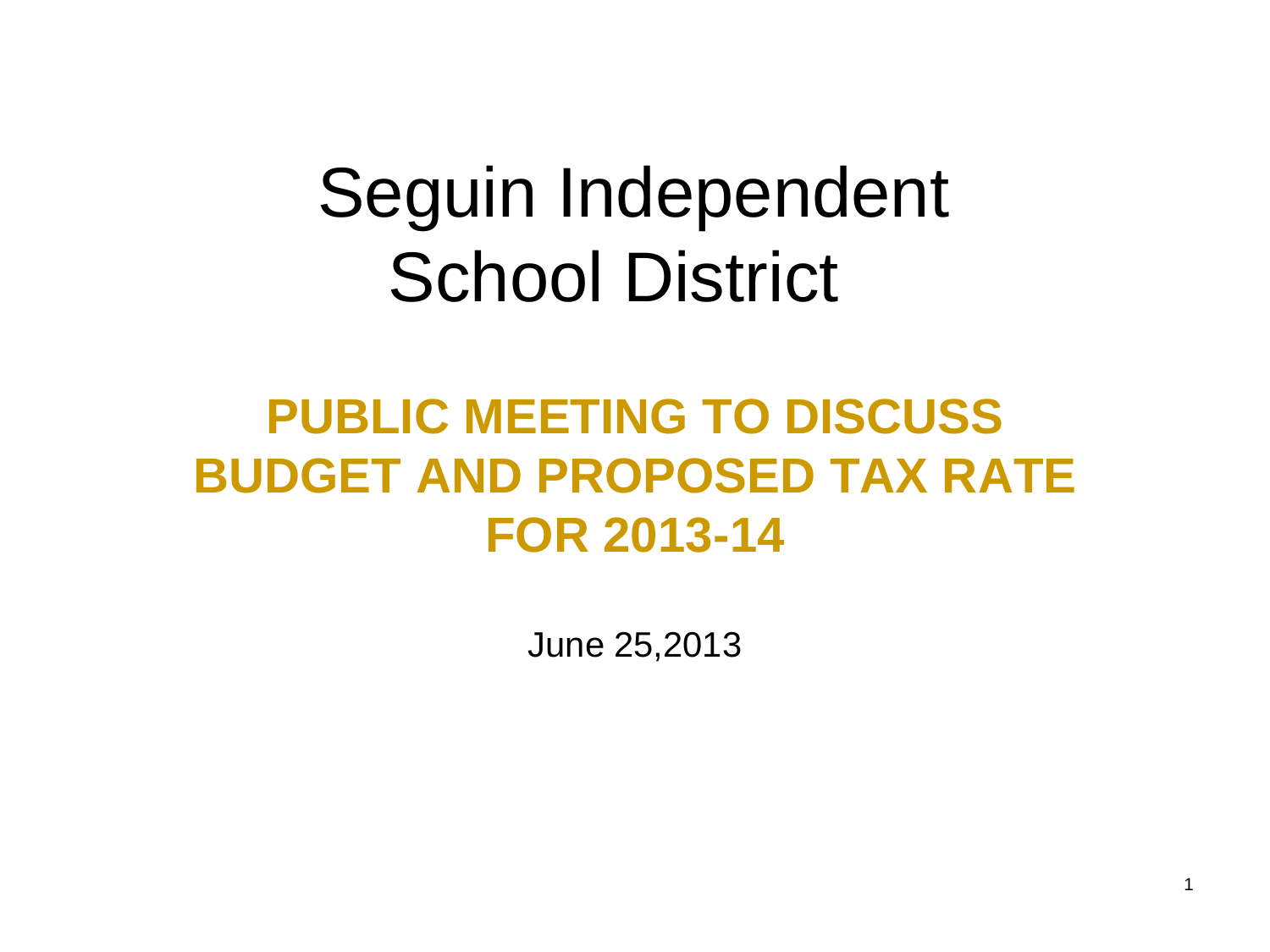# 2013-14 Budget Adoption Calendar

- •Tues, April 30 Received preliminary 2013 property values from Guadalupe Appraisal District.
- •Tues, June 11 Board Action to call Public Meeting to Discuss Budget and Proposed Tax Rate.
- •Fri, June 14 Publish the Notice of Public Meeting to Discuss Budget and Proposed Tax Rate.

•Tues, June 25 Public meeting to discuss budget and proposed tax rate for 2013-14 Regular Board Meeting. Adopt the 2013-14 Budgets for General Operating, Food Service, and Debt Service.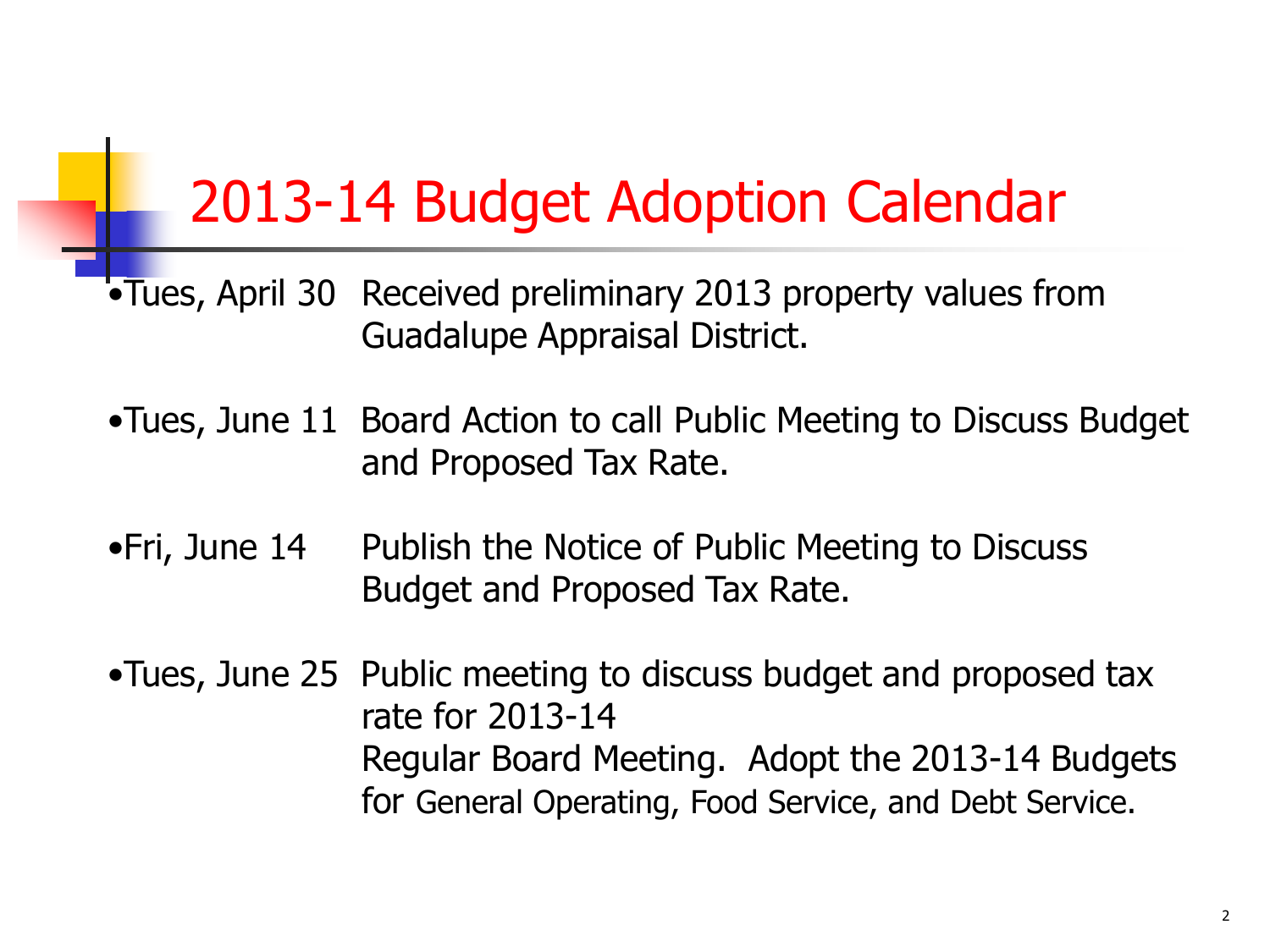# 2013-14 Budget Adoption Calendar

- •Thurs, July 25 Receive certified property values from Chief Appraiser of Guadalupe Appraisal District
- •Tues, Aug 6 Regular Board Meeting. Set date and time for public meeting to discuss the proposed tax rate for 2013-14 if higher rate than previously advertised
- •Tues, Aug 27 Public meeting to discuss budget and proposed tax rate if necessary
- •Tues, Aug 27 Regular Board Meeting. Adopt 2013 Tax Rate. Adopt 2013-14 Salary Schedules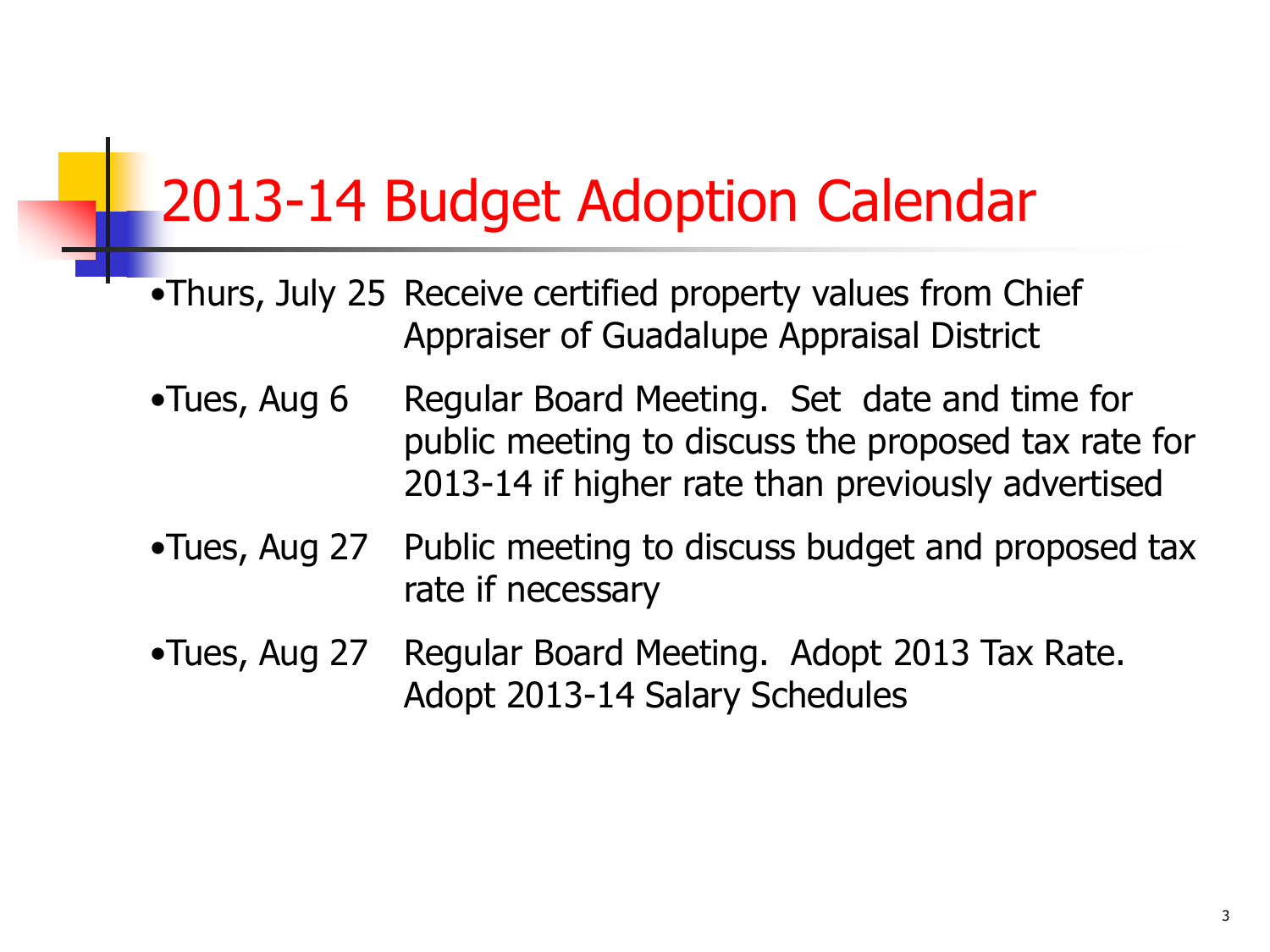

#### **SEGUIN INDEPENDENT SCHOOL DISTRICT Net Taxable Property Value**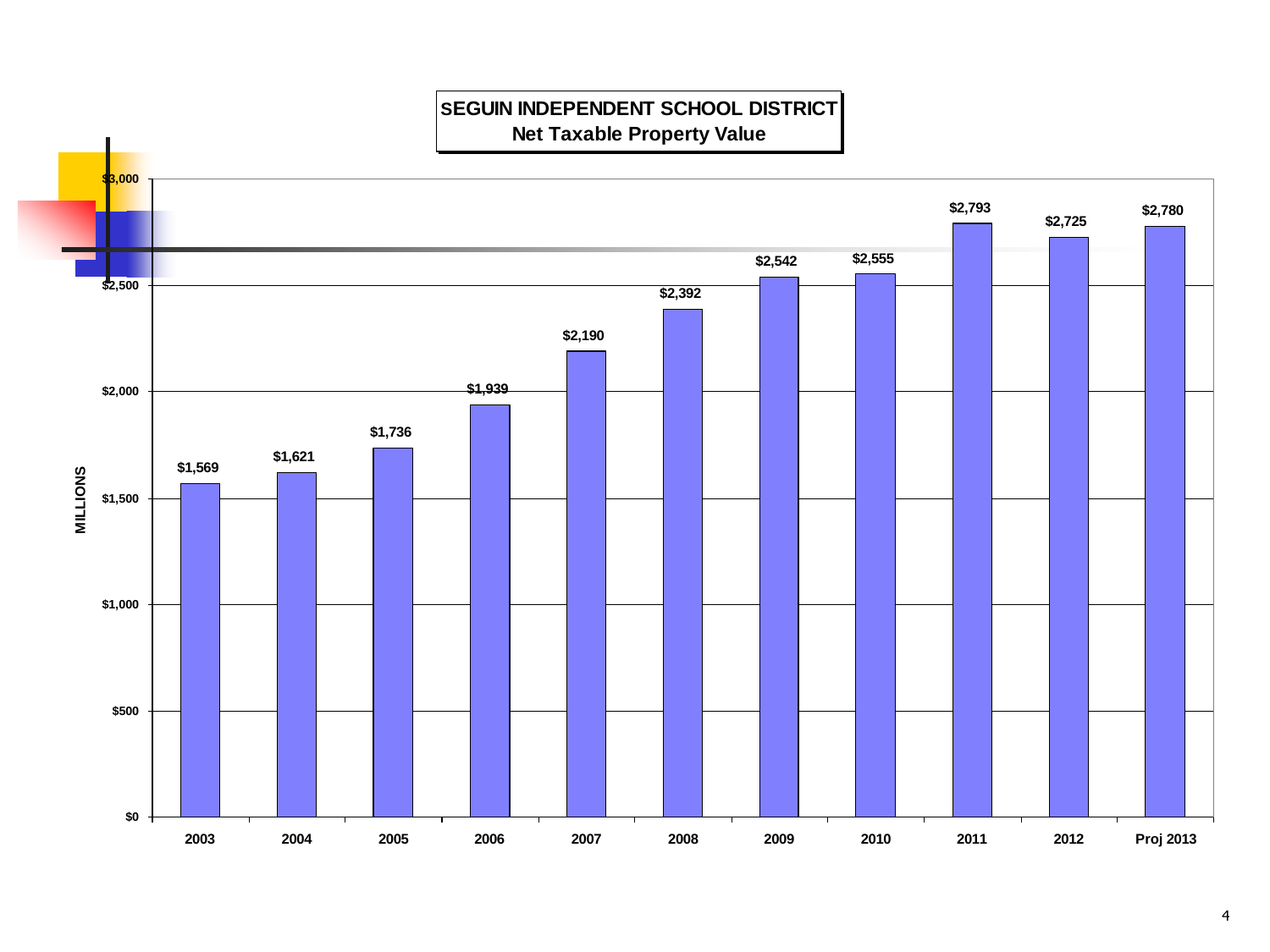# Estimated Tax Rates Comparison

|         | M&O    | <b>I&amp;S</b> | <b>Total</b> |
|---------|--------|----------------|--------------|
| 2012-13 | \$1.04 | \$.237         | \$1.277      |
| 2013-14 | \$1.04 | \$.244         | \$1.284      |
| Change  | \$0.00 | \$.007         | \$0.007      |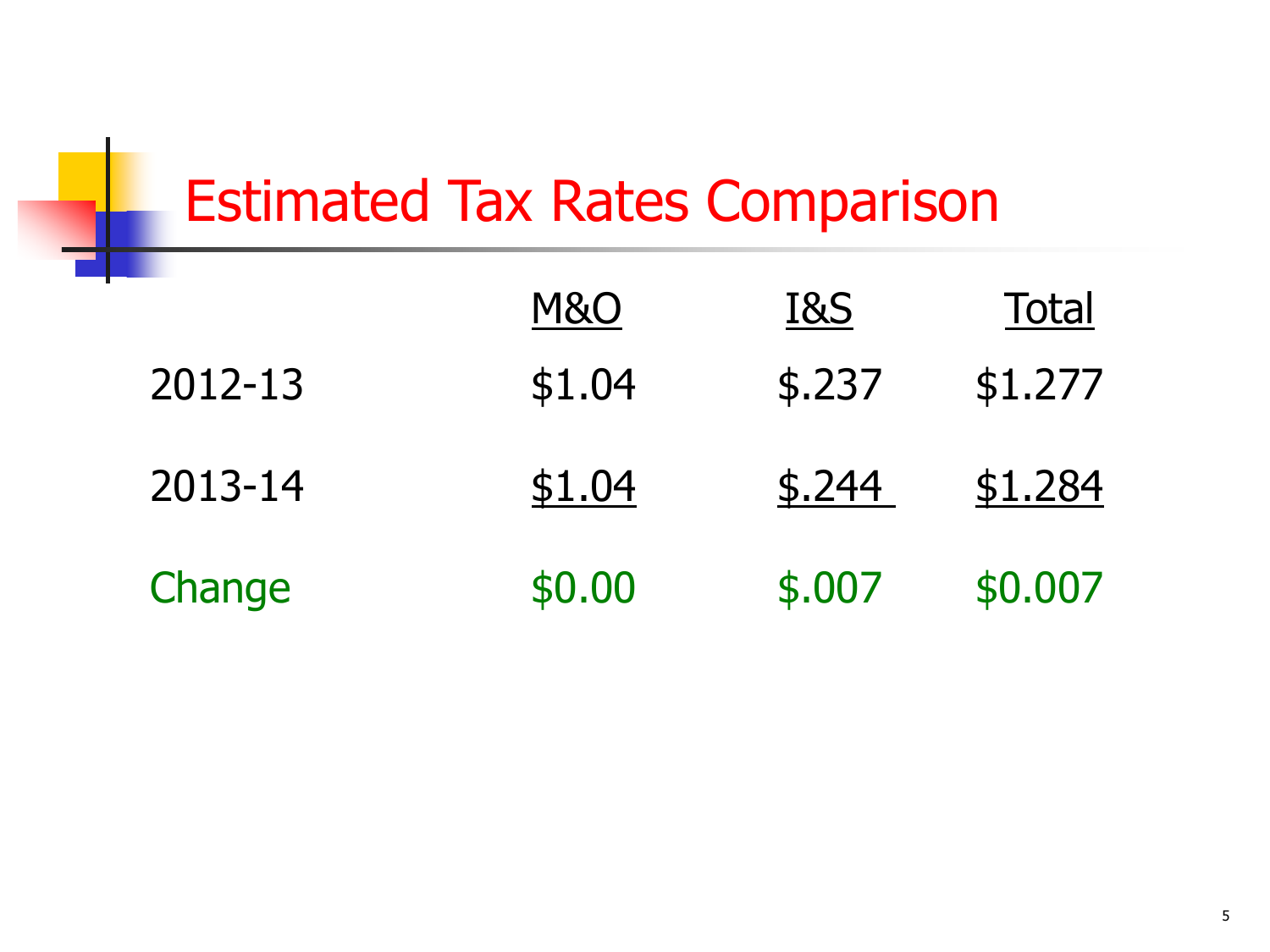# Taxes on Average Residence

| <b>Projected Decrease in Taxes</b> | ( \$10.35) |            |
|------------------------------------|------------|------------|
| <b>Taxes Due/ Projected</b>        | \$1,577.99 | \$1,567.64 |
| <b>Actual/Proposed Tax Rate</b>    | \$1.277    | \$1.284    |
| Average Taxable Value              | \$123,570  | \$122,090  |
| <b>Average Market Value</b>        | \$138,570  | \$137,090  |
|                                    | 2012       | 2013       |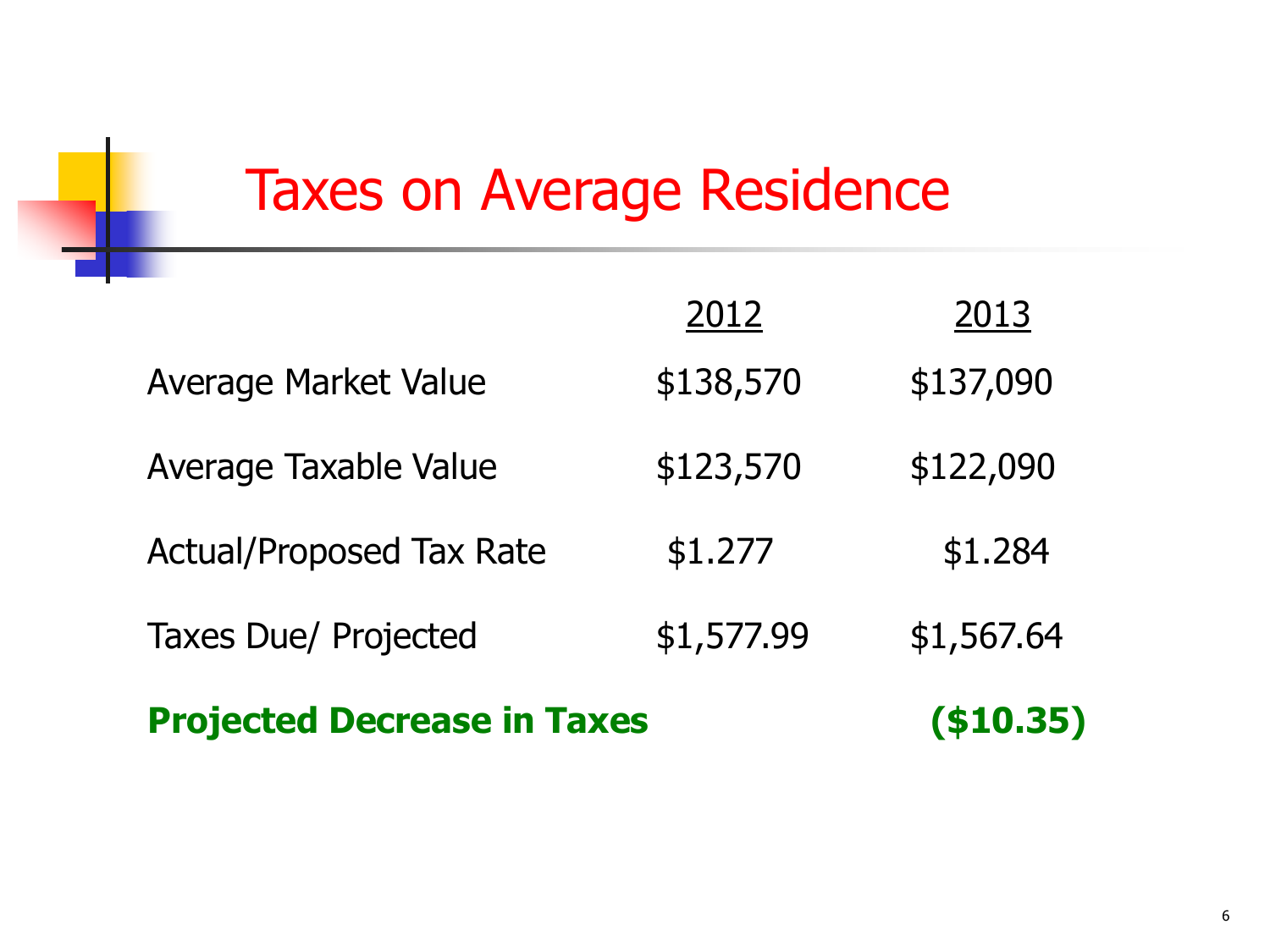### 2013-14 General Fund Revenue Projections

| (In Millions)                 | 2012-13      | Change      | Projected<br>2013-14 |
|-------------------------------|--------------|-------------|----------------------|
| <b>Property Taxes</b>         | \$26,638,000 | \$835,000   | \$27,473,000         |
| Payment for loss of           |              |             |                      |
| <b>Taxes &amp; State Aide</b> |              |             |                      |
| Cat value limit               | 485,845      | (485, 845)  |                      |
| <b>CPS Exemption</b>          | 1,063,024    | (248, 095)  | 814,929              |
| <b>Other Local Sources</b>    | 426,174      | (89, 728)   | 336,446              |
| <b>State Revenue</b>          | 21,967,450   | 2,190,100   | 24,157,550           |
| <b>Federal Revenue</b>        | 544,000      | 27,000      | 571,000              |
| <b>TOTAL REVENUE</b>          | \$51,124,493 | \$2,228,432 | \$53,352,925         |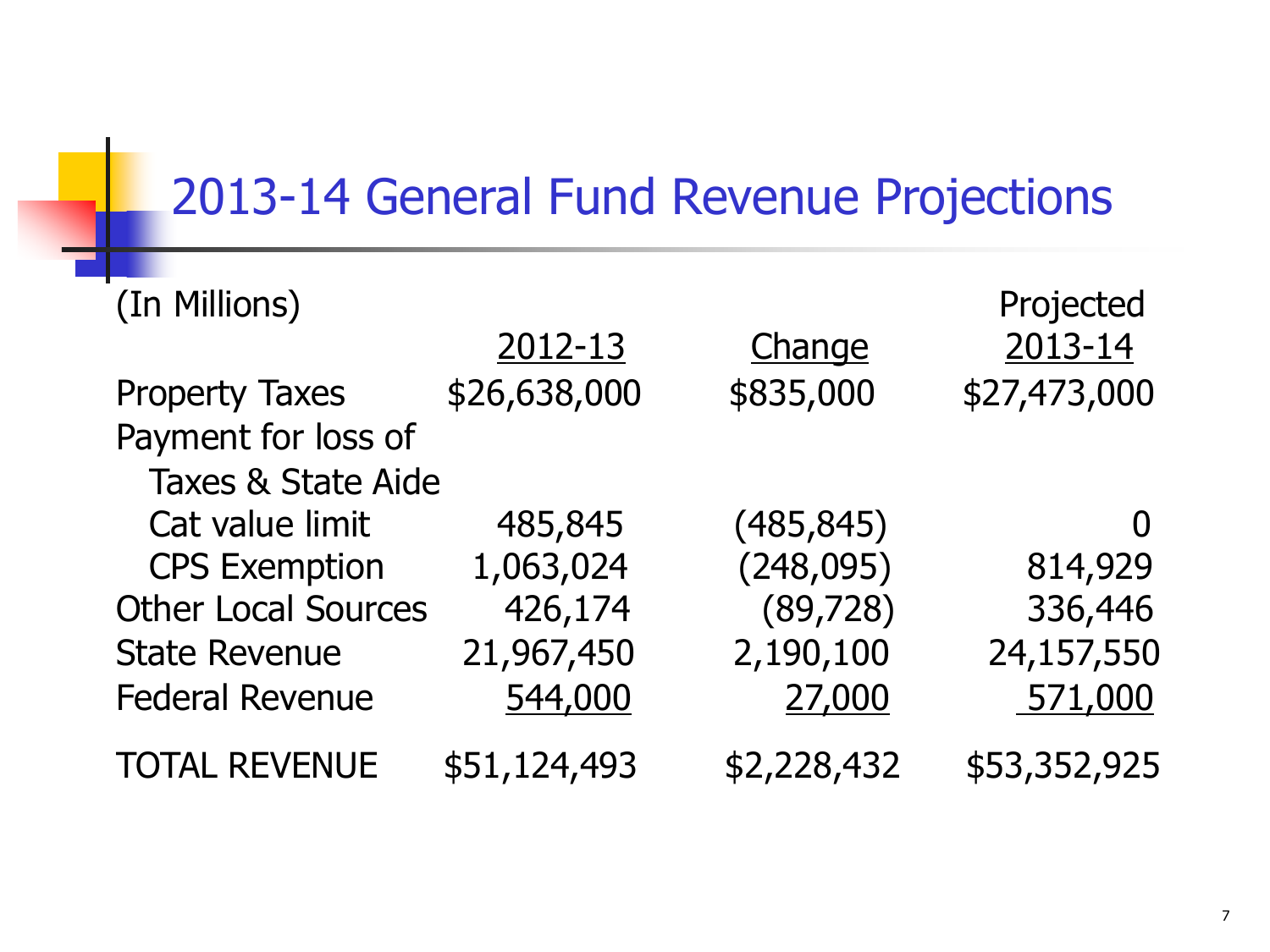### **SEGUIN INDEPENDENT SCHOOL DISTRICT ESTIMATED TAX REVENUE 2013-14 PRELIMINARY CERTIFIED VALUES**

#### **ADJUSTED NET PROPERTY VALUATION**

×

|                                                              | M & O Value     | I & S Value     |
|--------------------------------------------------------------|-----------------|-----------------|
| Preliminary 2013 Values as of April 30, 2013                 | \$3,661,707,607 | \$3,661,707,607 |
| <b>Less Exemptions</b>                                       | (818, 621, 953) | (752, 744, 003) |
| Value lost to frozen levy @ \$1.2498                         | (155, 494, 434) | (155, 494, 434) |
| Less estimated loss on appeals (1.25% of preliminary values) | (45, 771, 345)  | (45, 771, 345)  |
| ADJ NET ASSESSED VALUATION PROJECTED 2013                    | \$2,641,819,875 | \$2,707,697,825 |

#### **SISD TAX REVENUE**

|                                      |         | Maintenance &<br><b>Operations</b> | <b>Debt Service</b> | <b>TOTAL</b> |
|--------------------------------------|---------|------------------------------------|---------------------|--------------|
| <b>Proposed Tax Rate Per \$100</b>   |         | \$1.0400                           | \$0.2440            | \$1.2840     |
| Total Levy on net assessed valuation |         | \$27,474,927                       | \$6,606,783         | \$34,081,709 |
| PROJECTED TAX COLLECTIONS            |         |                                    |                     |              |
| Current                              | 96.00%  | \$26,375,000                       | \$6,342,000         | \$32,717,000 |
| Delinquent                           | 2.50%   | 686,000                            | 165,000             | 851,000      |
| Penalty & Interest                   | 1.50%   | 412,000                            | 99,000              | 511,000      |
| <b>TOTAL TAX REVENUE</b>             | 100.00% | \$27,473,000                       | \$6,606,000         | \$34,079,000 |
| <b>NET TAX REVENUE</b>               |         | \$27.473.000                       | \$6,606,000         | \$34.079.000 |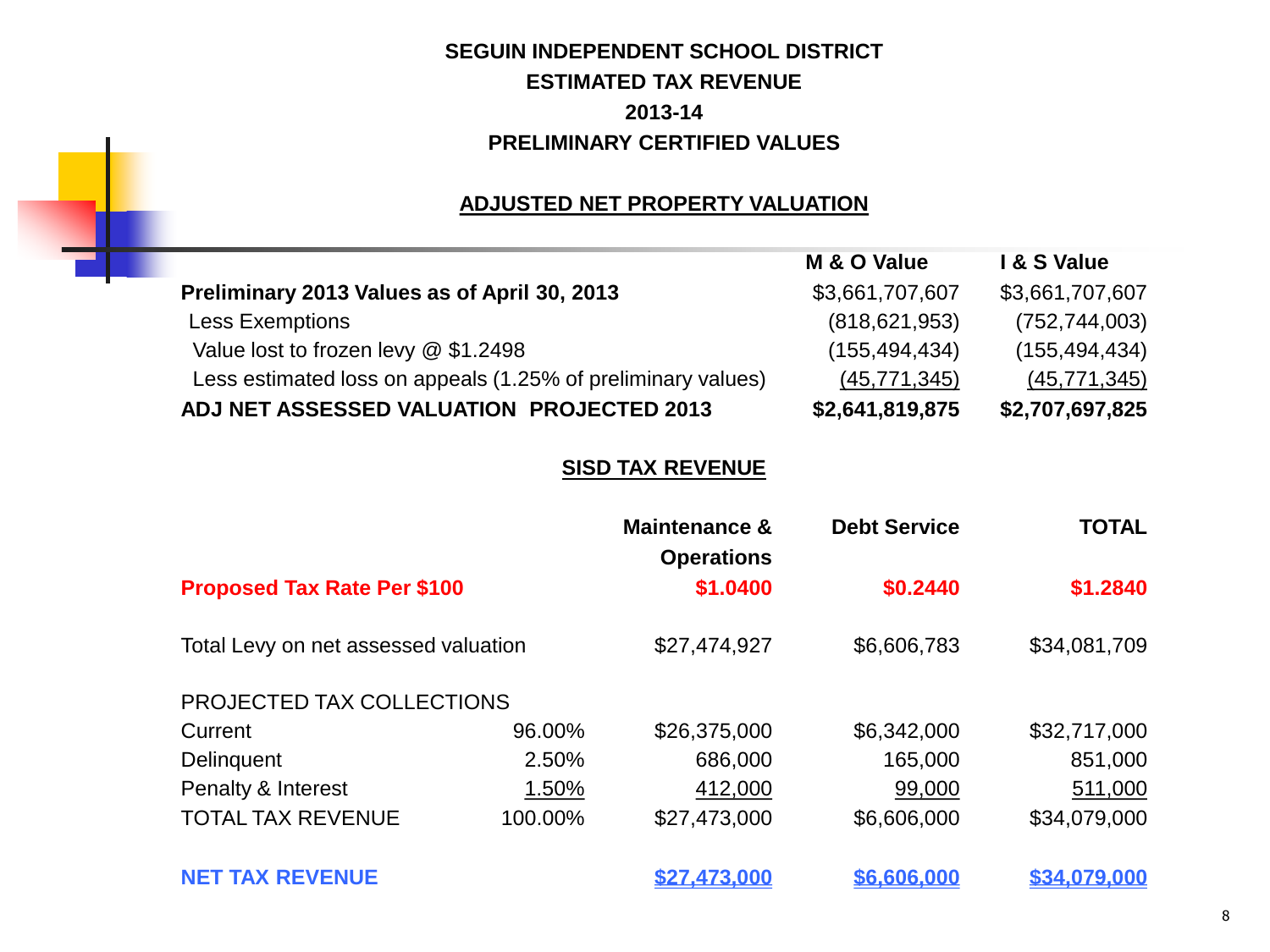### **SEGUIN INDEPENDENT SCHOOL DISTRICT ESTIMATED TAX REVENUE**

### **2013-14 PRELIMINARY CERTIFIED VALUES**

|                 |                   |                 | <b>COMPARISON TO PRIOR YEAR</b>   |
|-----------------|-------------------|-----------------|-----------------------------------|
| <b>Change</b>   | Proj 2013-14      | 2012-13         |                                   |
| \$322,622,416   | \$3,661,707,607   | \$3,339,085,191 | <b>Gross Property Value</b>       |
| (269, 472, 160) | (818, 621, 953)   | (549, 149, 793) | <b>Less Exemptions</b>            |
| 9,979,747       | (155, 494, 434)   | (165, 474, 181) | Value Loss to Frozen levy         |
| 4,314,933       | (45, 771, 345)    | (50,086,278)    | Plus/(Less) Values Under Protest  |
| \$67,444,936    | \$2,641,819,875   | \$2,574,374,939 | <b>Change in M&amp;O Values</b>   |
| \$322,622,416   | \$3,661,707,607   | \$3,339,085,191 | <b>Gross Property Value</b>       |
| (248, 594, 210) | (\$752, 744, 003) | (504, 149, 793) | <b>Less Exemptions</b>            |
| 9,979,747       | (\$155,494,434)   | (165, 474, 181) | Value Loss to Frozen levy         |
| 4,314,933       | (\$45,771,345)    | (50,086,278)    | Plus/(Less) Values Under Protest  |
| \$88,322,886    | \$2,707,697,825   | \$2,619,374,939 | <b>Change in I&amp;S Values</b>   |
| \$0.0000        | \$1.0400          | \$1.0400        | Maintenance & Operations Tax Rate |
| \$0.0070        | \$0.2440          | \$0.2370        | <b>Debt Service Tax Rate</b>      |
| \$0.0070        | \$1.2840          | \$1.2770        | <b>TOTAL TAX RATE</b>             |
| \$835,000       | \$27,473,000      | \$26,638,000    | Maintenance & Operations Tax Rev  |
| \$405,000       | \$6,606,000       | \$6,201,000     | <b>Debt Service Tax Revenue</b>   |
| \$1,240,000     | \$34,079,000      | \$32,839,000    | <b>Total Tax Revenue</b>          |
|                 |                   |                 |                                   |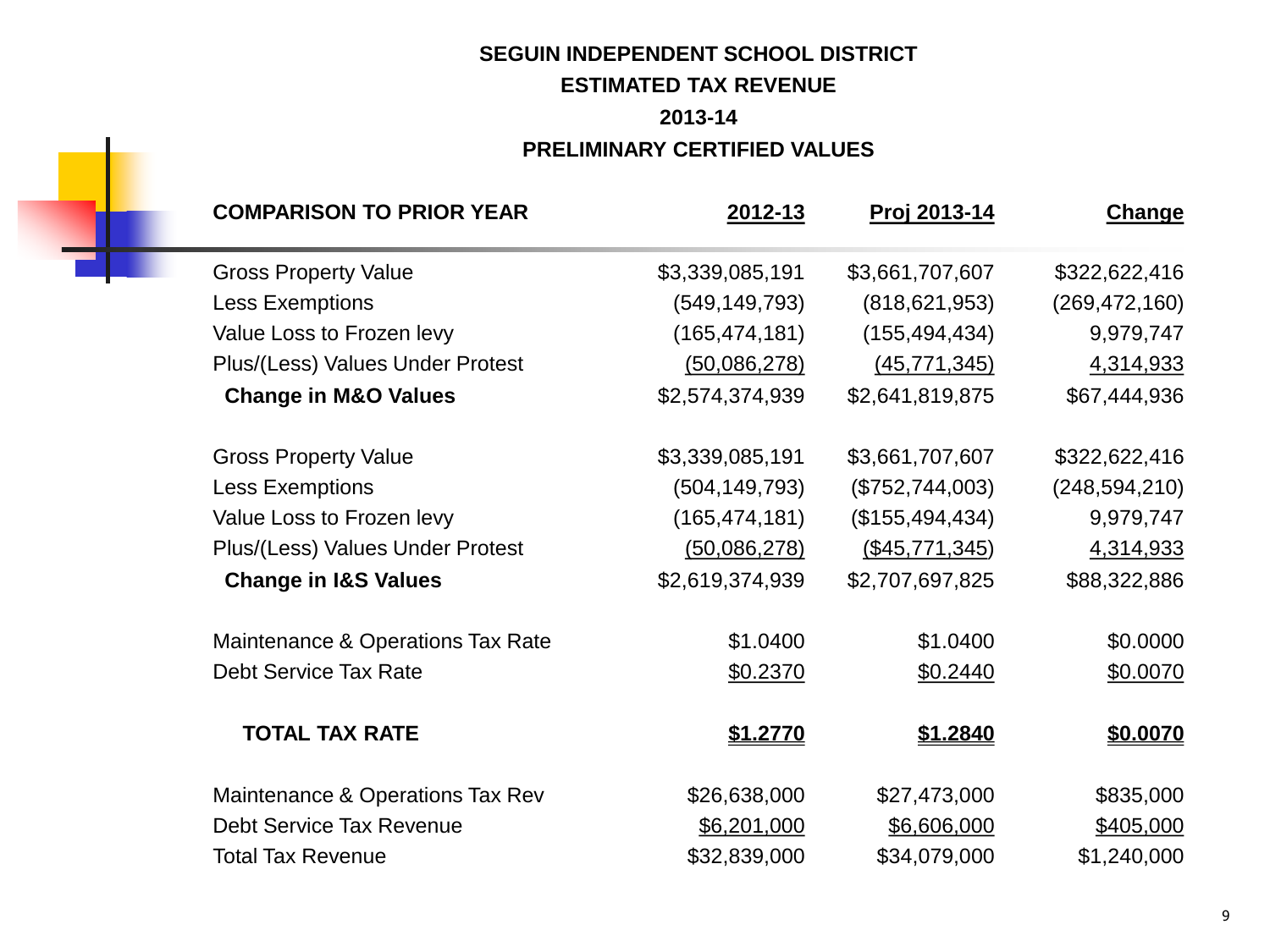#### **SEGUIN INDEPENDENT SCHOOL DISTRICT REVENUE FROM STATE SOURCES 2013-14 PROJECTION**

|                                      | 2012-13             | <b>DECREASE</b> | 2013-14             |
|--------------------------------------|---------------------|-----------------|---------------------|
| <b>TIER I COMPONENTS</b>             |                     |                 |                     |
| <b>Basic Entitlement</b>             | \$30,780,640        | 1,947,020       | \$32,727,660        |
| <b>Special Education</b>             | 3,745,770           | 349,555         | 4,095,325           |
| <b>Vocational Education</b>          | 2,776,470           | (105, 560)      | 2,670,910           |
| <b>Gifted and Talented Education</b> | 203,310             | 7,945           | 211,255             |
| <b>Compensatory Education</b>        | 5,809,270           | (44,900)        | 5,764,370           |
| <b>Bilingual Education</b>           | 276,260             | 16,000          | 292,260             |
| <b>High School Allotment</b>         | 495,000             | 5,500           | 500,500             |
| <b>Transportation Allotment</b>      | 872,500             | 0               | 872,500             |
| <b>Less Local Share</b>              | (26, 742, 245)      | (39, 735)       | (26, 781, 980)      |
| <b>TIER I ENTITLEMENT</b>            | 18,216,975          | 2,135,825       | 20,352,800          |
| <b>TIER II ENTITLEMENT</b>           | 1,015,795           | 34,775          | 1,050,570           |
|                                      |                     |                 |                     |
| <b>OTHER FORMULA ITEMS</b>           |                     |                 |                     |
| <b>Additional State Aid for Tax</b>  |                     |                 |                     |
| Reduction                            | 0                   | 0               | 0                   |
| <b>Support Staff Allotment</b>       | 240,500             | 19,500          | 260,000             |
| <b>TOTAL STATE FORMULA AID</b>       | 19,473,270          | 2,190,100       | 21,663,370          |
|                                      |                     |                 |                     |
| <b>OTHER STATE SOURCES</b>           |                     |                 |                     |
| <b>TRS On Behalf</b>                 | 2,494,180           | $\underline{0}$ | 2,494,180           |
| <b>TOTAL STATE FUNDING</b>           | <u>\$21,967,450</u> | \$2,190,100     | <u>\$24,157,550</u> |
|                                      |                     |                 |                     |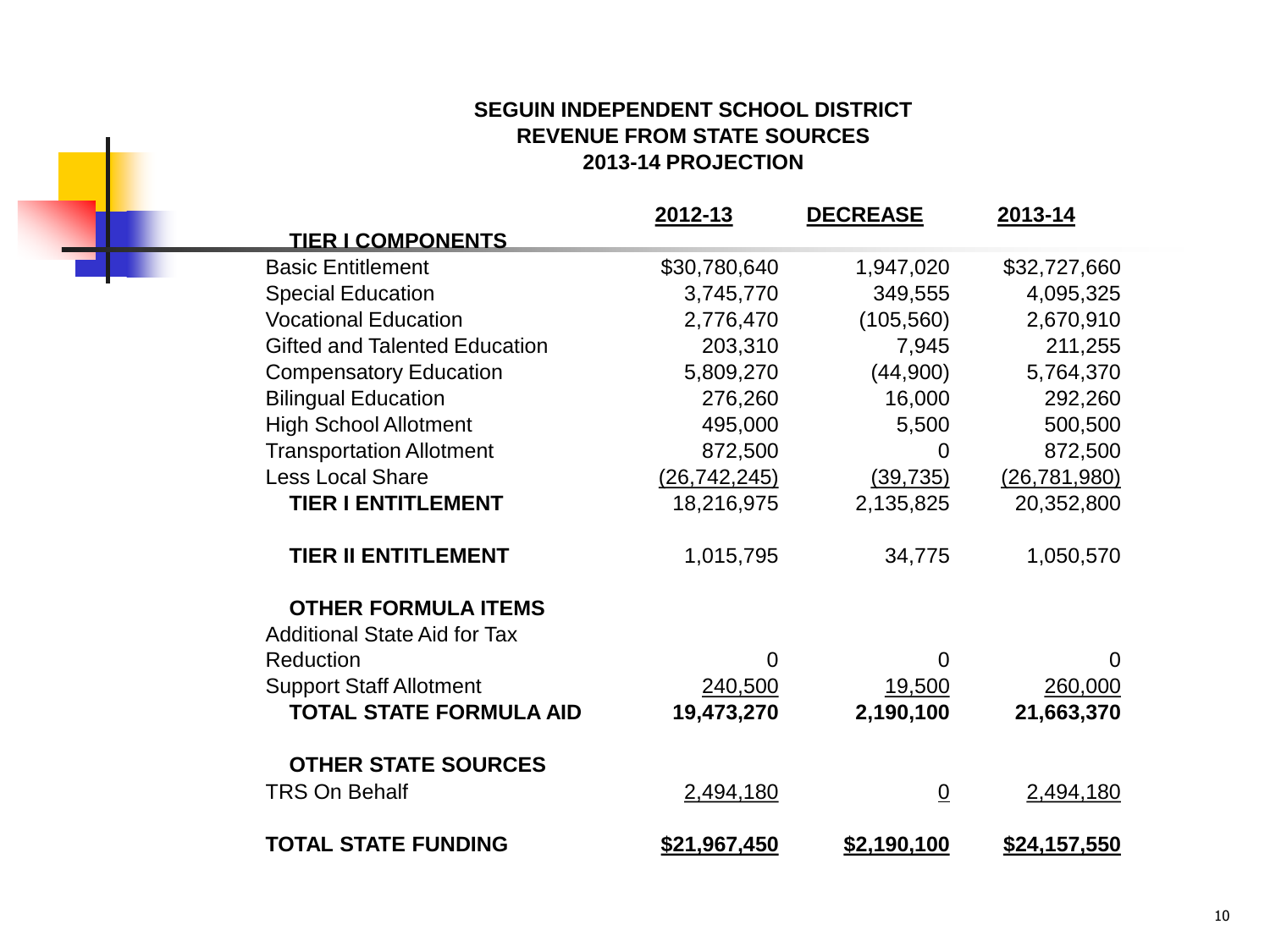#### **SEGUIN INDEPENDENT SCHOOL DISTRICT REVENUE FROM STATE SOURCES 2013-14 PROJECTION**

### **The State revenue projections are based on the following assumptions:**

۰

|                                          | 2012-13         | Change      | 2013-14         |
|------------------------------------------|-----------------|-------------|-----------------|
| <b>Basic Allotment</b>                   | \$4,765         | \$185       | \$4,950         |
| <b>Adjusted Basic Allotment</b>          | \$5,069         | \$197       | \$5,266         |
| SB 1 Target Revenue per WADA             | \$5,182         | \$0         | \$5,182         |
| <b>Cost of Education Index</b>           | 1.090           | 0.000       | 1.090           |
| District CPTD Index Value 2011 & 2012    | \$2,674,224,312 | \$3,973,735 | \$2,678,198,047 |
| District Wealth per ADA                  | \$397,654       | \$591       | \$398,245       |
| District M&O Tax Rate                    | \$1.0400        | \$0.0000    | \$1.0400        |
| <b>District I&amp;S Tax Rate</b>         | \$0.2370        | \$0.0070    | \$0.2440        |
| <b>Regular ADA</b>                       | 6,196.25        | 18.65       | 6,214.90        |
| <b>Special Education FTE's</b>           | 123.75          | 11.35       | 135.10          |
| <b>Vocational Education FTE's</b>        | 405.00          | (30.00)     | 375.00          |
| <b>Total ADA</b>                         | 6,725.00        | 0.00        | 6,725.00        |
| Gifted & Talented Operational Enrollment | 336.30          | 0.95        | 337.25          |
| <b>Bilingual ADA</b>                     | 545.00          | 10.00       | 555.00          |
| <b>Compensatory Education Enrollment</b> | 5,682.20        | (257.20)    | 5,425.00        |
| <b>Pregnant Students FTE's</b>           | 4.00            | 0.00        | 4.00            |
| <b>Weighted ADA</b>                      | 8,880.49        | 93.19       | 8,973.68        |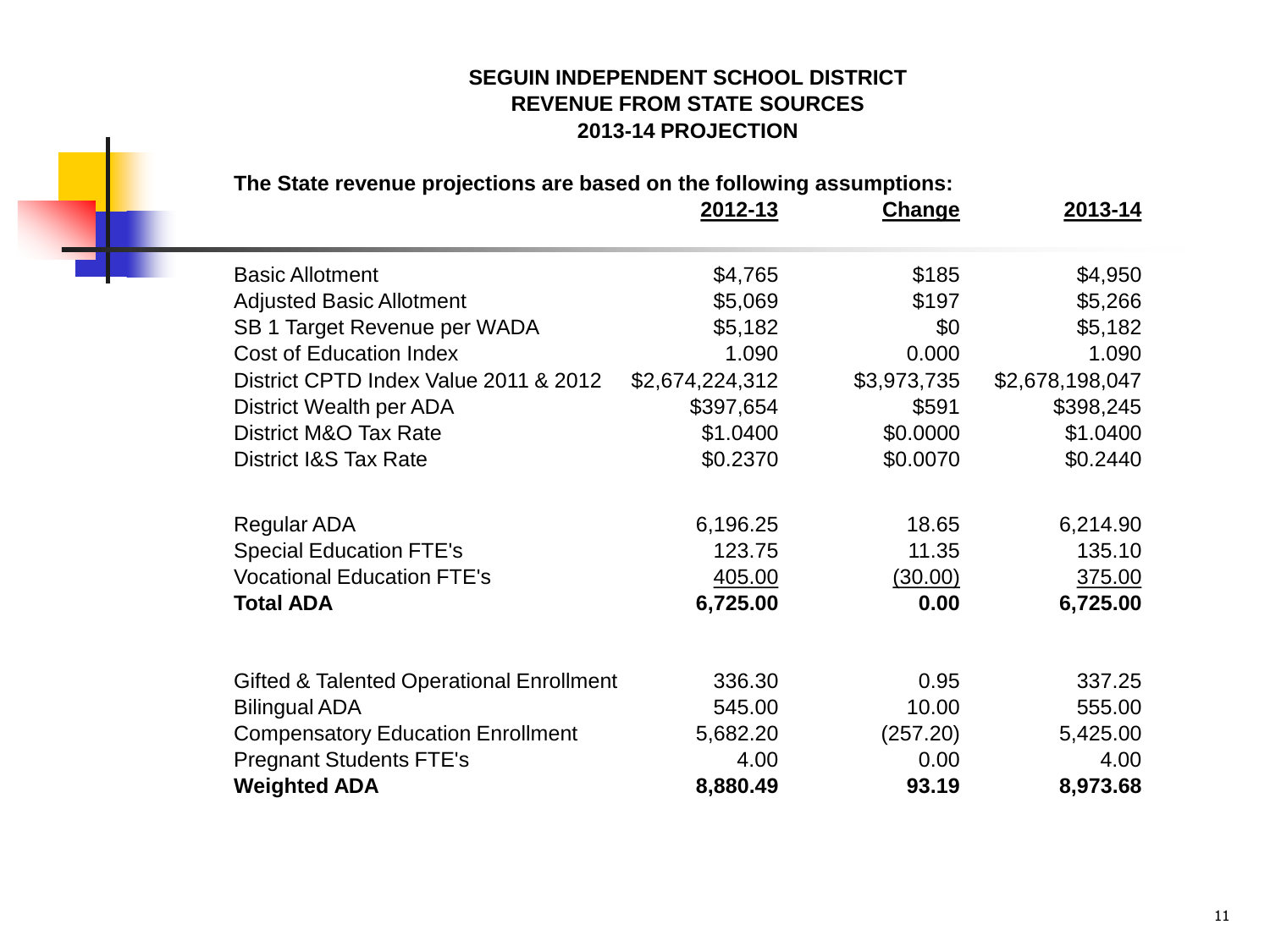#### **SEGUIN INDEPENDENT SCHOOL DISTRICT 2013-14 PROPOSED GENERAL OPERATING FUND BUDGET**

|                                       | 2012-13               |               | <b>DIFFERENCE</b> |               | 2013-14                |               |
|---------------------------------------|-----------------------|---------------|-------------------|---------------|------------------------|---------------|
|                                       | <b>CURRENT BUDGET</b> |               | <b>INCREASE</b>   | $\frac{9}{6}$ | <b>PROPOSED BUDGET</b> |               |
|                                       | <b>AMOUNT</b>         | $\frac{9}{6}$ | (DECREASE)        | <b>CHANGE</b> | <b>AMOUNT</b>          | $\frac{9}{6}$ |
| <b>TOTAL REVENUE</b>                  | \$51,124,493          | 97.0%         | \$2,228,432       | 4.4%          | \$53,352,925           | 100.0%        |
|                                       |                       |               |                   |               |                        |               |
| <b>EXPENDITURES</b>                   |                       |               |                   |               |                        |               |
| Instruction<br>11                     | \$30,650,264          | 57.7%         | (\$203,021)       | $-0.7%$       | \$30,447,243           | 58.9%         |
| 12 Instr Resources/Media Svcs         | 898,538               | 1.7%          | (798)             | $-0.1%$       | 897,740                | 1.7%          |
| 13 Curr & Inst Staff Develop          | 385,305               | 0.7%          | 3,614             | 0.9%          | 388,919                | 0.8%          |
| <b>Instructional Leadership</b><br>21 | 698,848               | 1.3%          | 6,506             | 0.9%          | 705,354                | 1.4%          |
| 23 School Leadership                  | 3,348,104             | 6.3%          | 289,841           | 8.7%          | 3,637,945              | 7.0%          |
| 31 Guidance & Counseling              | 1,946,992             | 3.7%          | (2,951)           | $-0.2%$       | 1,944,041              | 3.8%          |
| 32 Social Work Services               | 325,133               | 0.6%          | (2, 244)          | $-0.7%$       | 322,889                | 0.6%          |
| 33 Health Services                    | 535,961               | 1.0%          | (2,635)           | $-0.5%$       | 533,326                | 1.0%          |
| 34 Student Transportation             | 2,871,592             | 5.4%          | (547, 570)        | $-19.1%$      | 2,324,022              | 4.5%          |
| <b>36 Cocurricular Activities</b>     | 1,711,586             | 3.2%          | (134,900)         | $-7.9%$       | 1,576,686              | 3.1%          |
| <b>General Administration</b><br>41   | 1,561,733             | 2.9%          | (2,824)           | $-0.2%$       | 1,558,909              | 3.0%          |
| <b>Plant Maintenance</b><br>51        | 5,824,629             | 11.0%         | (255, 597)        | $-4.4%$       | 5,569,032              | 10.8%         |
| 52 Security Services                  | 321,768               | 0.6%          | (72, 084)         | $-22.4%$      | 249,684                | 0.5%          |
| 53 Data Processing Services           | 1,008,574             | 1.9%          | 37,637            | 3.7%          | 1,046,211              | 2.0%          |
| 61 Community Services                 | 1,850                 | 0.0%          | 99,500            | 5378.4%       | 101,350                | 0.2%          |
| 81 Facilities Acquisition & Const     | 620,910               | 1.2%          | (620, 910)        | $-100.0%$     | $\Omega$               | 0.0%          |
| <b>Other Governmental</b>             |                       |               |                   |               |                        |               |
| 99 Charges                            | 375,000               | 0.7%          | $\overline{0}$    | 0.0%          | 375,000                | 0.7%          |
| <b>TOTAL EXPENDITURES</b>             | \$53,086,787          | 100.0%        | (\$1,408,436)     | $-2.7%$       | \$51,678,351           | 100.0%        |
| <b>NET ACTIVITY FOR YEAR</b>          | <u>(\$1,962,294)</u>  |               | \$3,636,868       |               | \$1,674,574            |               |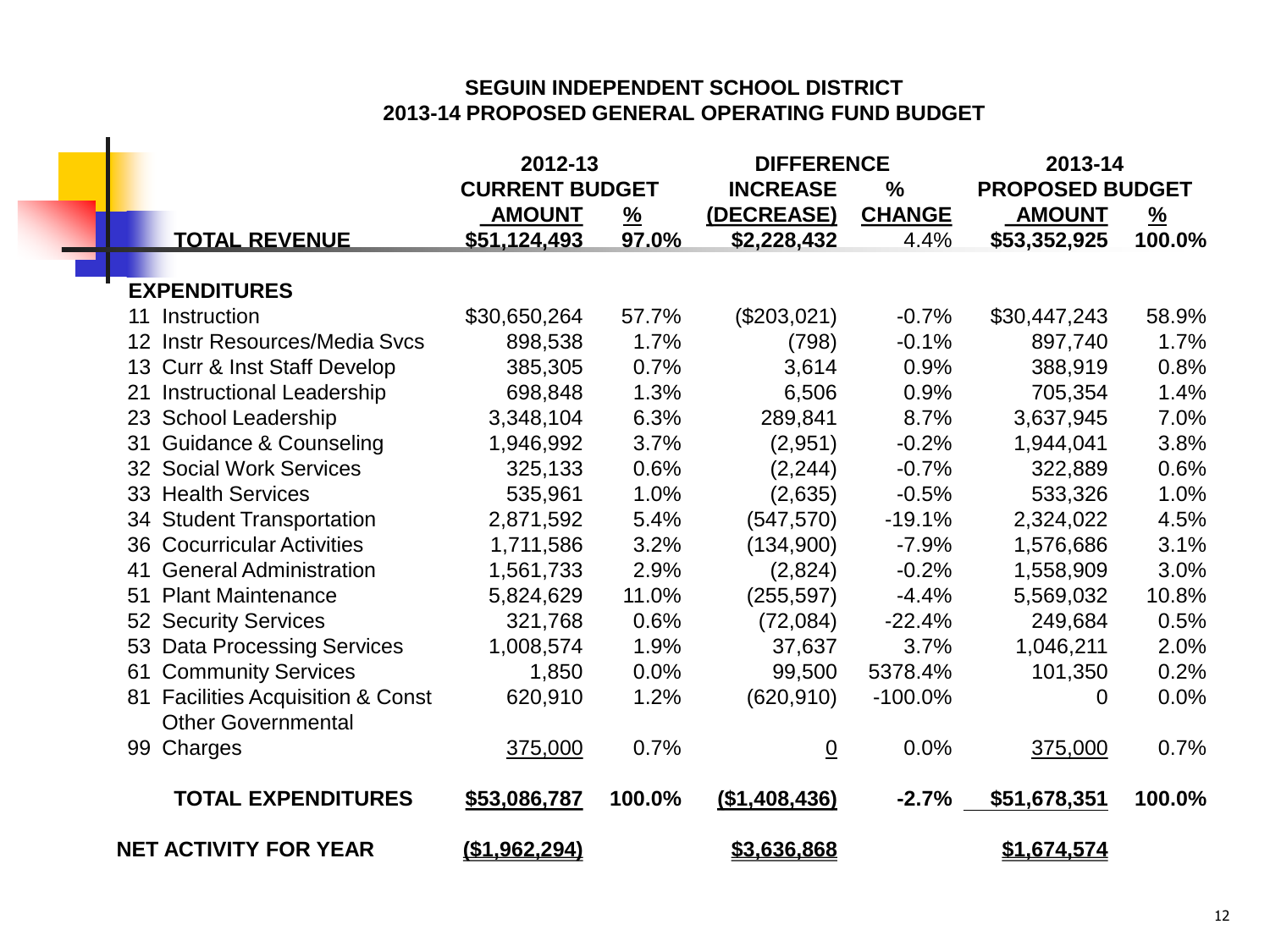

#### **SEGUIN INDEPENDENT SCHOOL DISTRICT TOTAL BUDGETED REVENUE**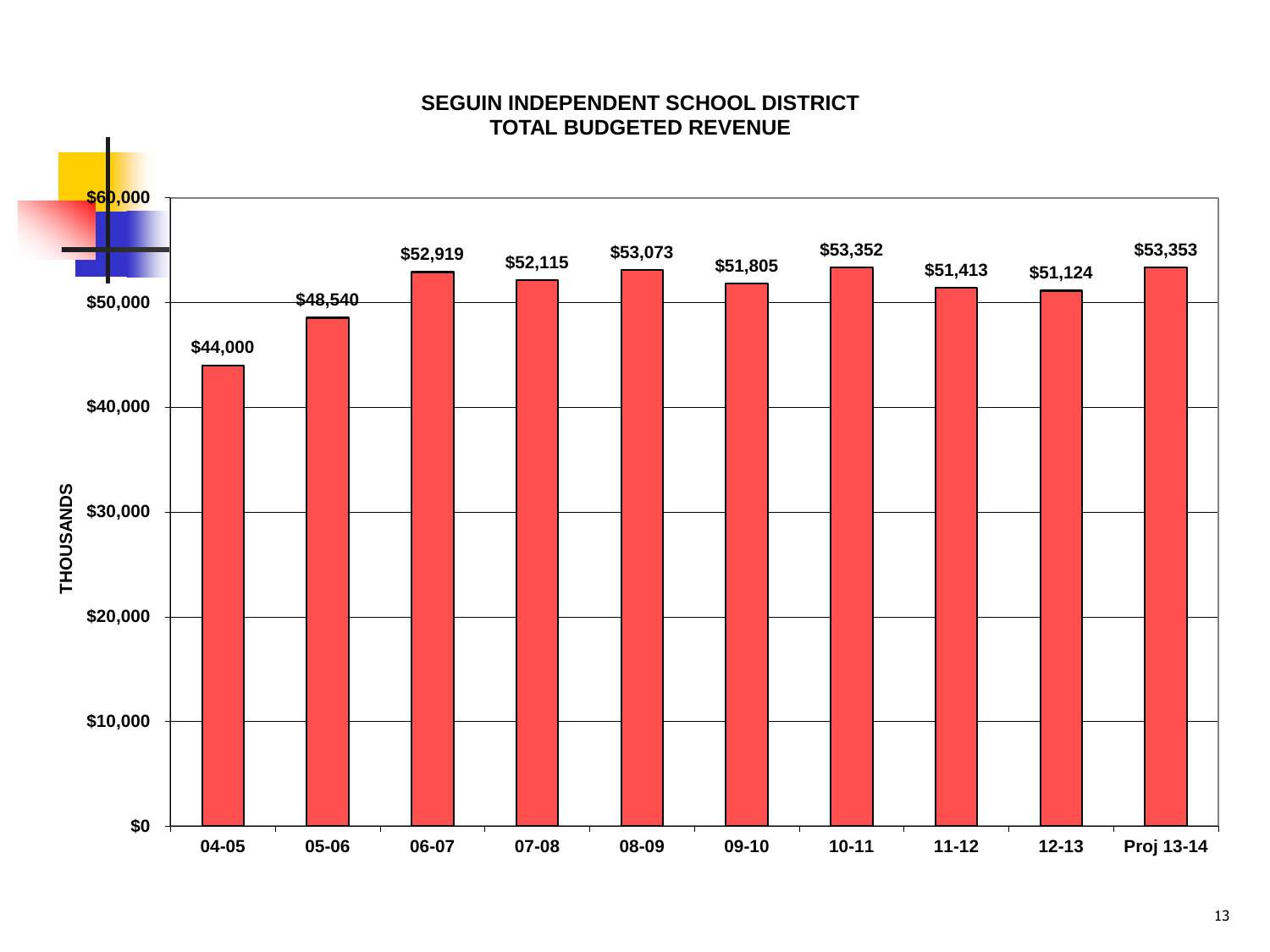### **SEGUIN INDEPENDENT SCHOOL DISTRICT TOTAL GENERAL FUND EXPENDITURES**

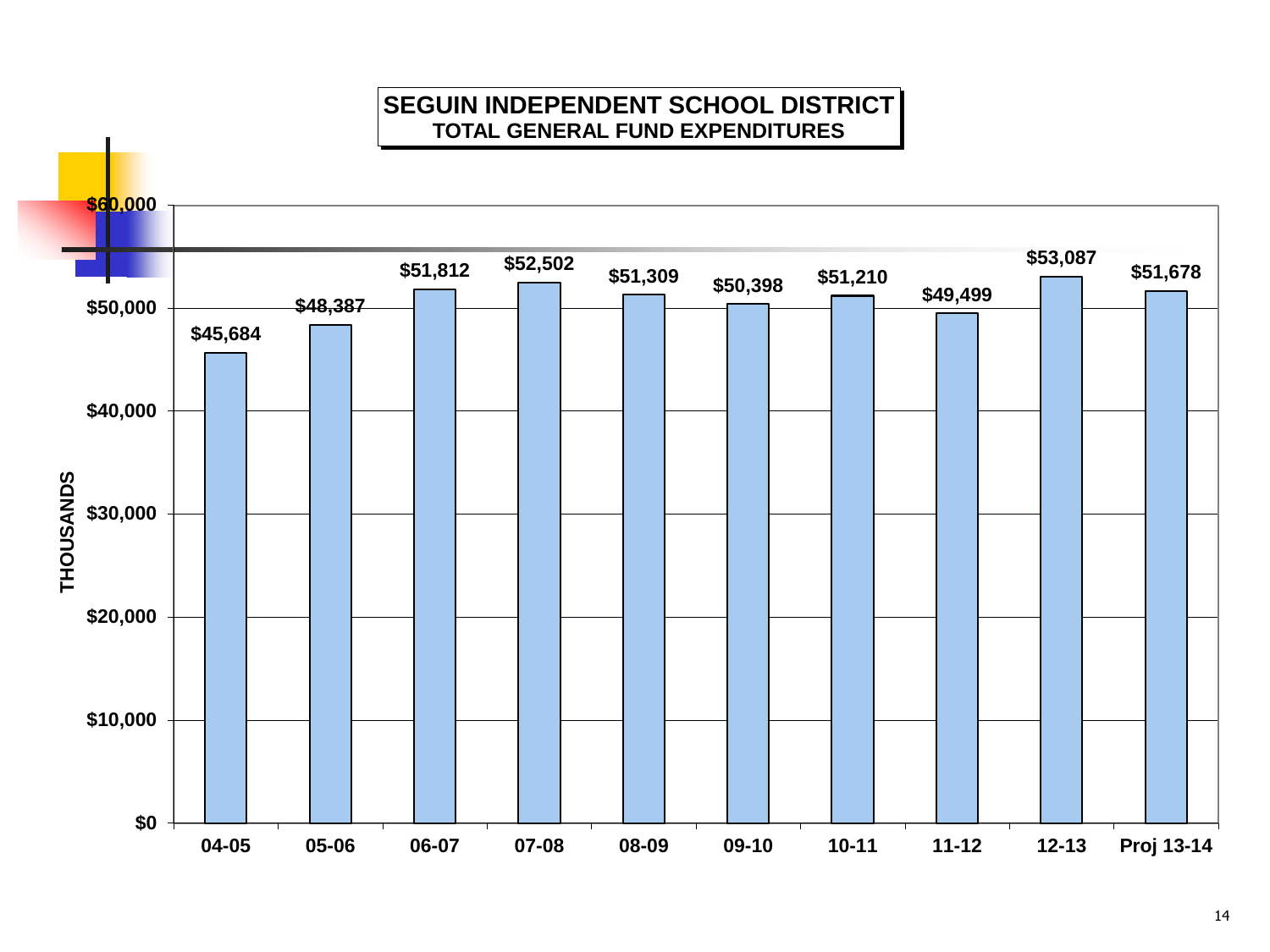

### **SEGUIN INDEPENDENT SCHOOL DISTRICT General Fund Expenditures History**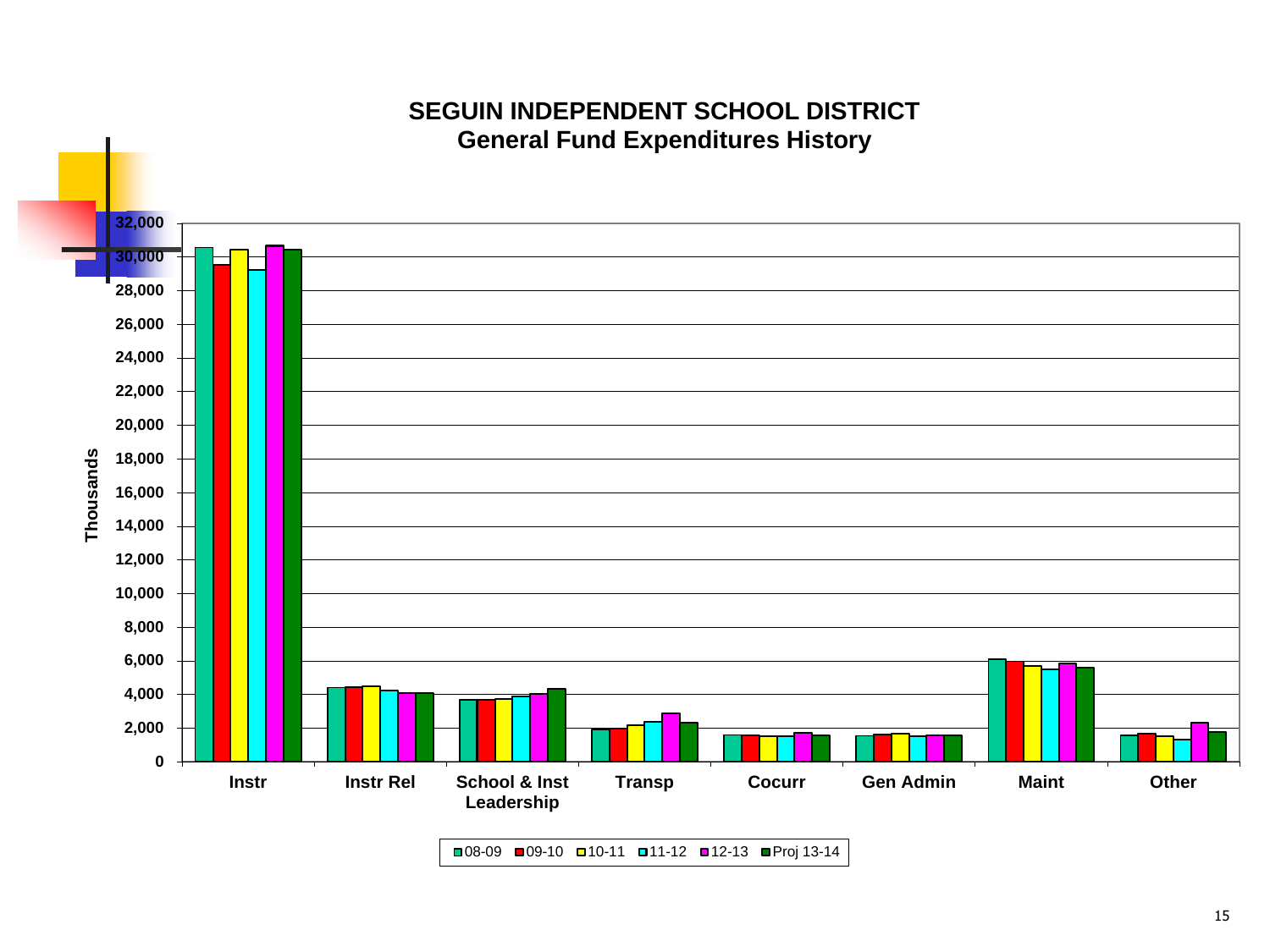

#### **SEGUIN INDEPENDENT SCHOOL DISTRICT General Fund Expenditures History**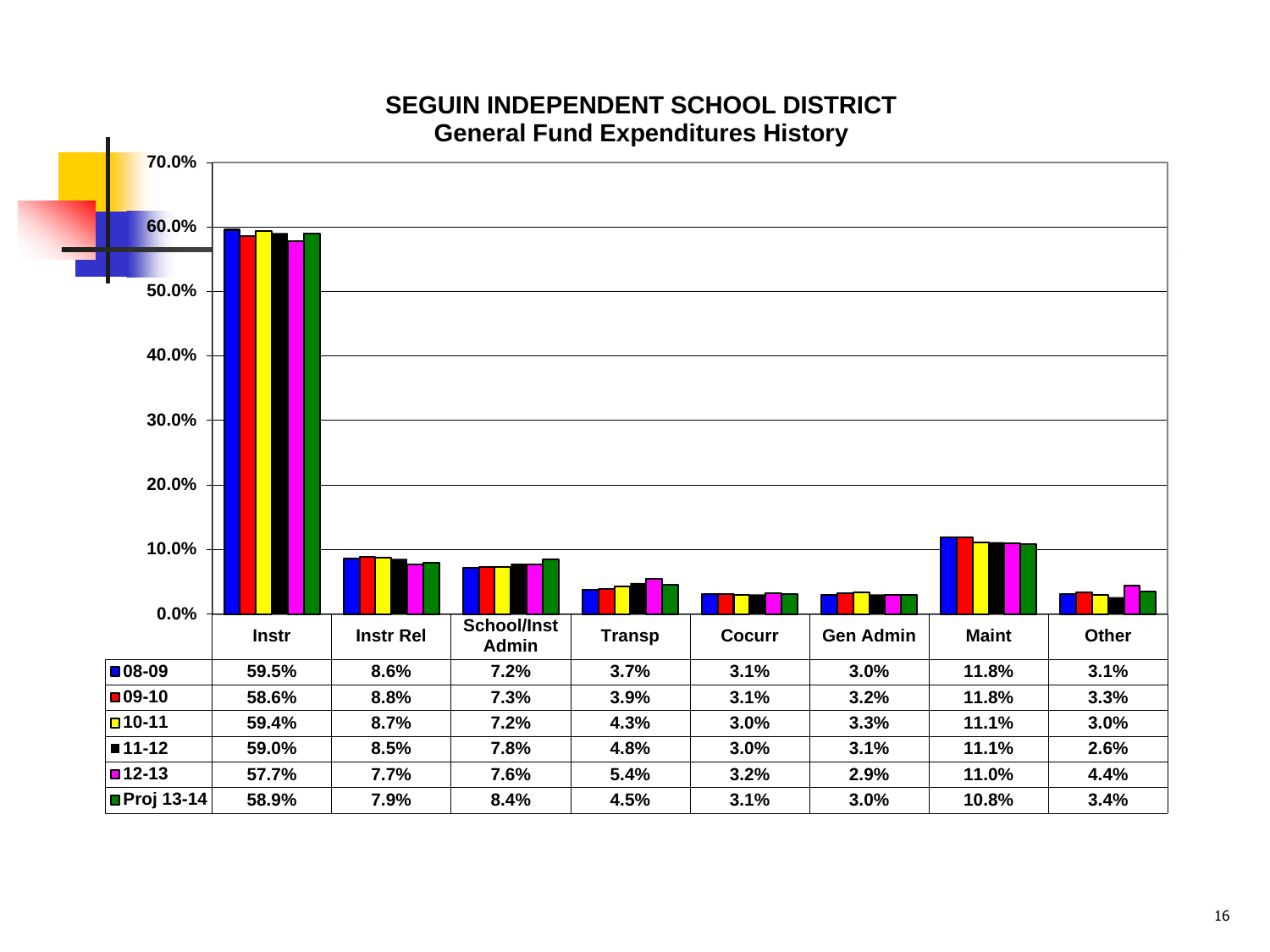## 2013-14 GOF Expenditures by Object

| <b>Payroll Costs</b>                  | \$44,642,490 | 86.4%  |
|---------------------------------------|--------------|--------|
| <b>Prof &amp; Contracted Services</b> | 1,795,479    | 3.5%   |
| <b>Utilities</b>                      | 1,875,698    | 3.6%   |
| <b>Supplies &amp; Materials</b>       | 2,490,383    | 4.8%   |
| <b>Miscellaneous Expense</b>          | 852,991      | 1.7%   |
| <b>Capital Outlay</b>                 | 21,310       | $.0\%$ |
| <b>Total Expenditures</b>             | \$51,678,351 | 100.0% |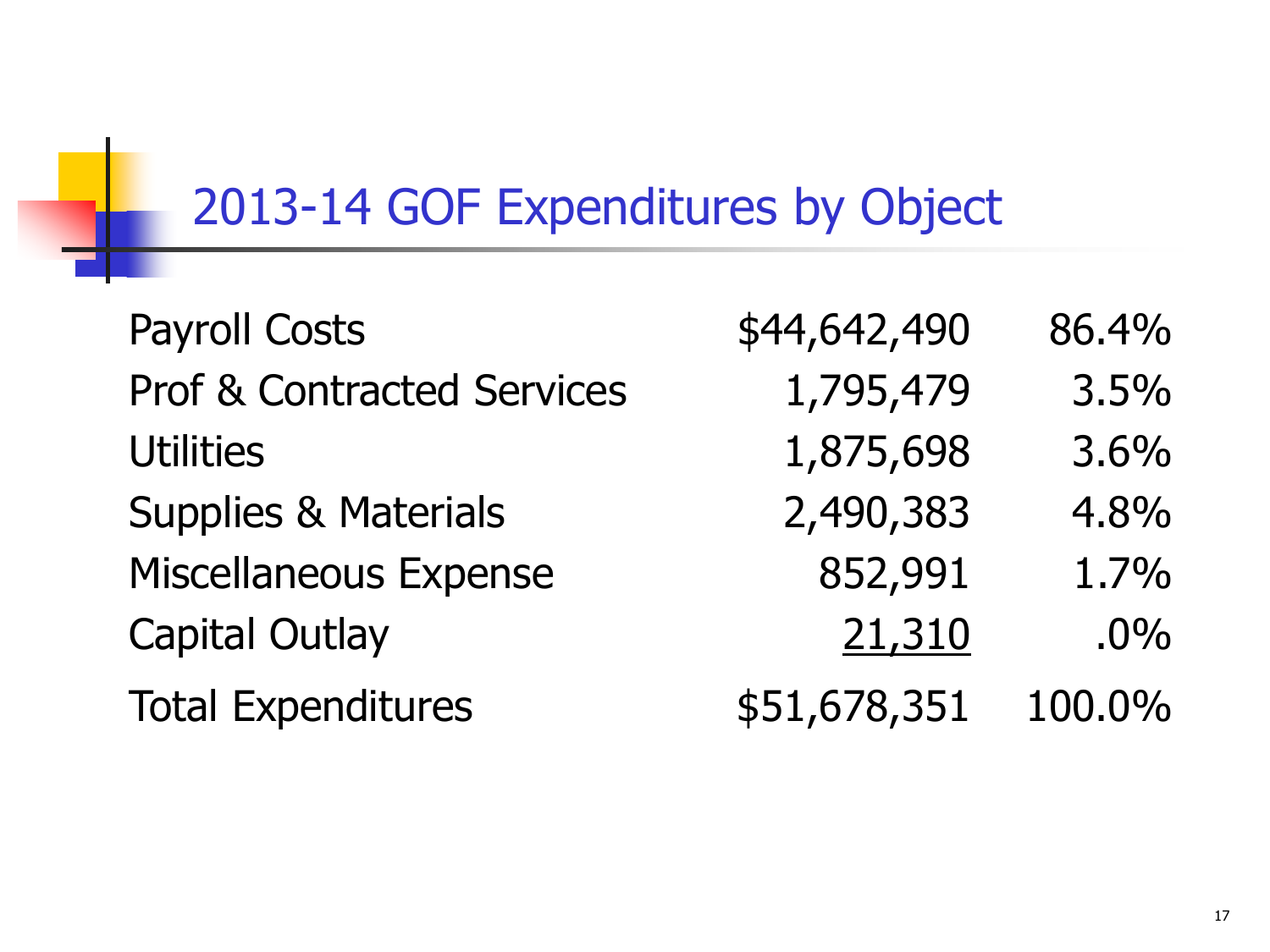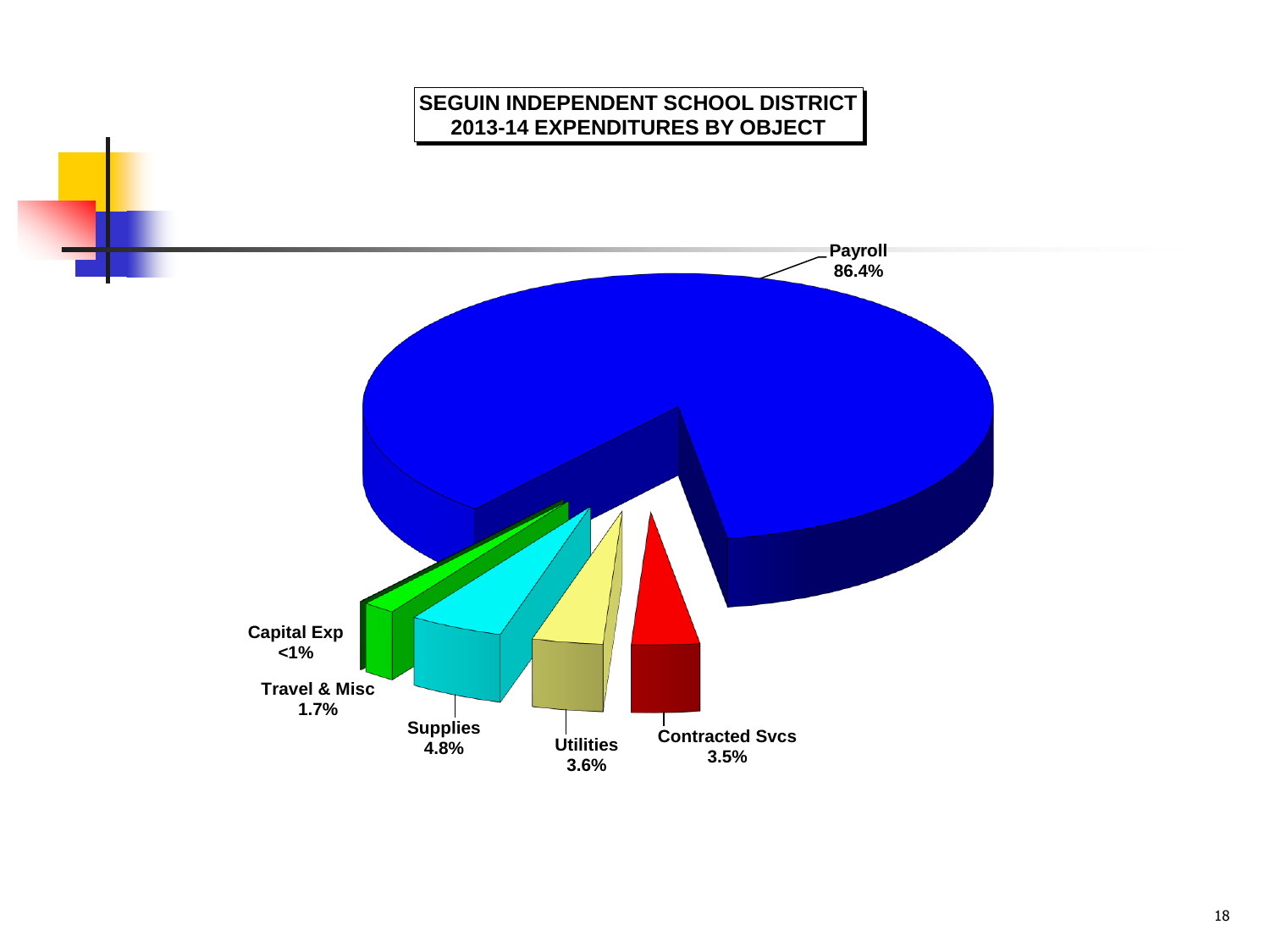## 2013-14 Salary Considerations

Proposals for salary increases and adjustments will be presented in a future board workshop and for consideration for adoption in August 2013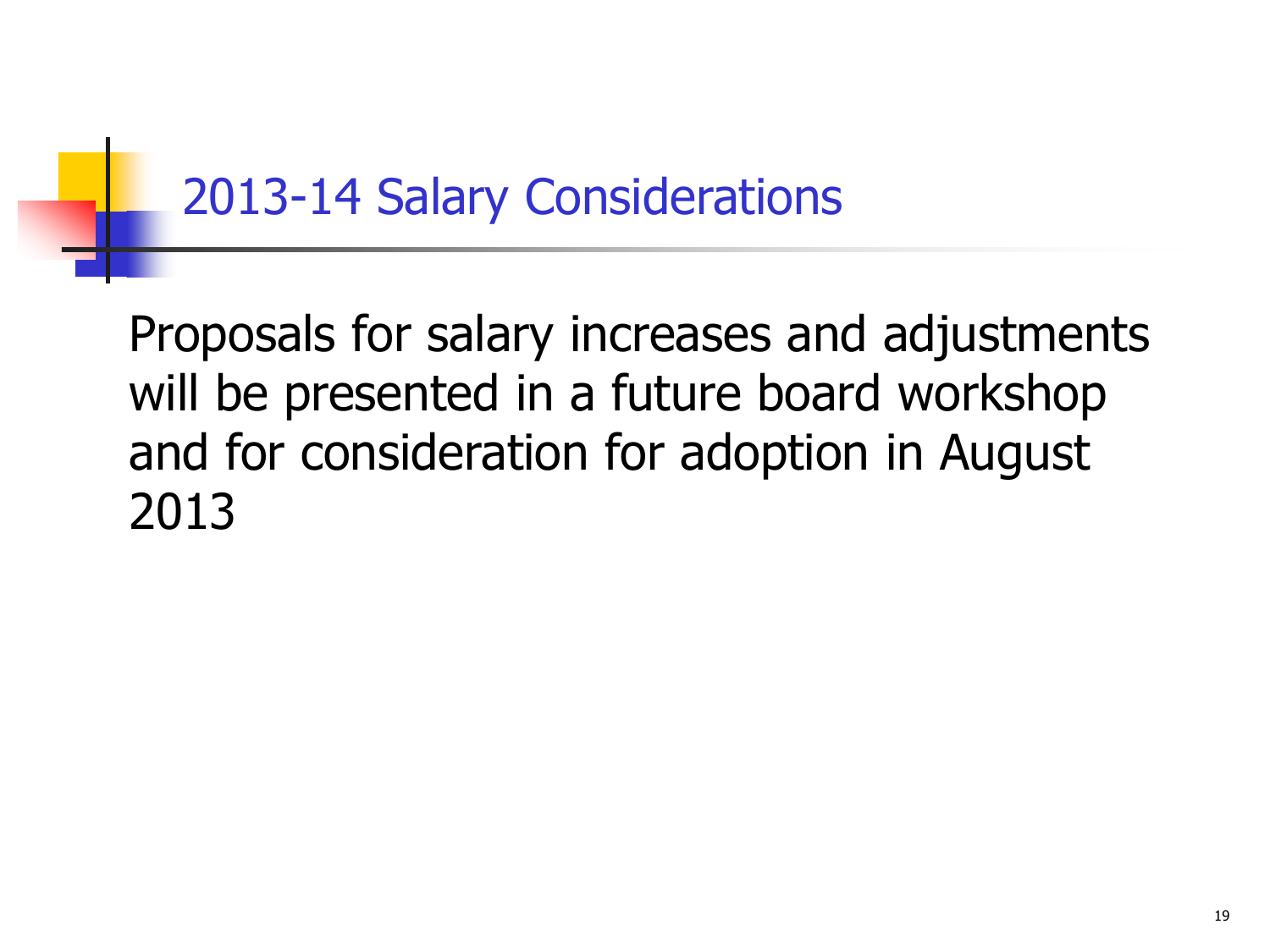## 2013-14 One Time Expenditure Requests

One-time expenditures are not included in the proposed General Fund Budget.

These items will be presented for consideration for approval in August, 2013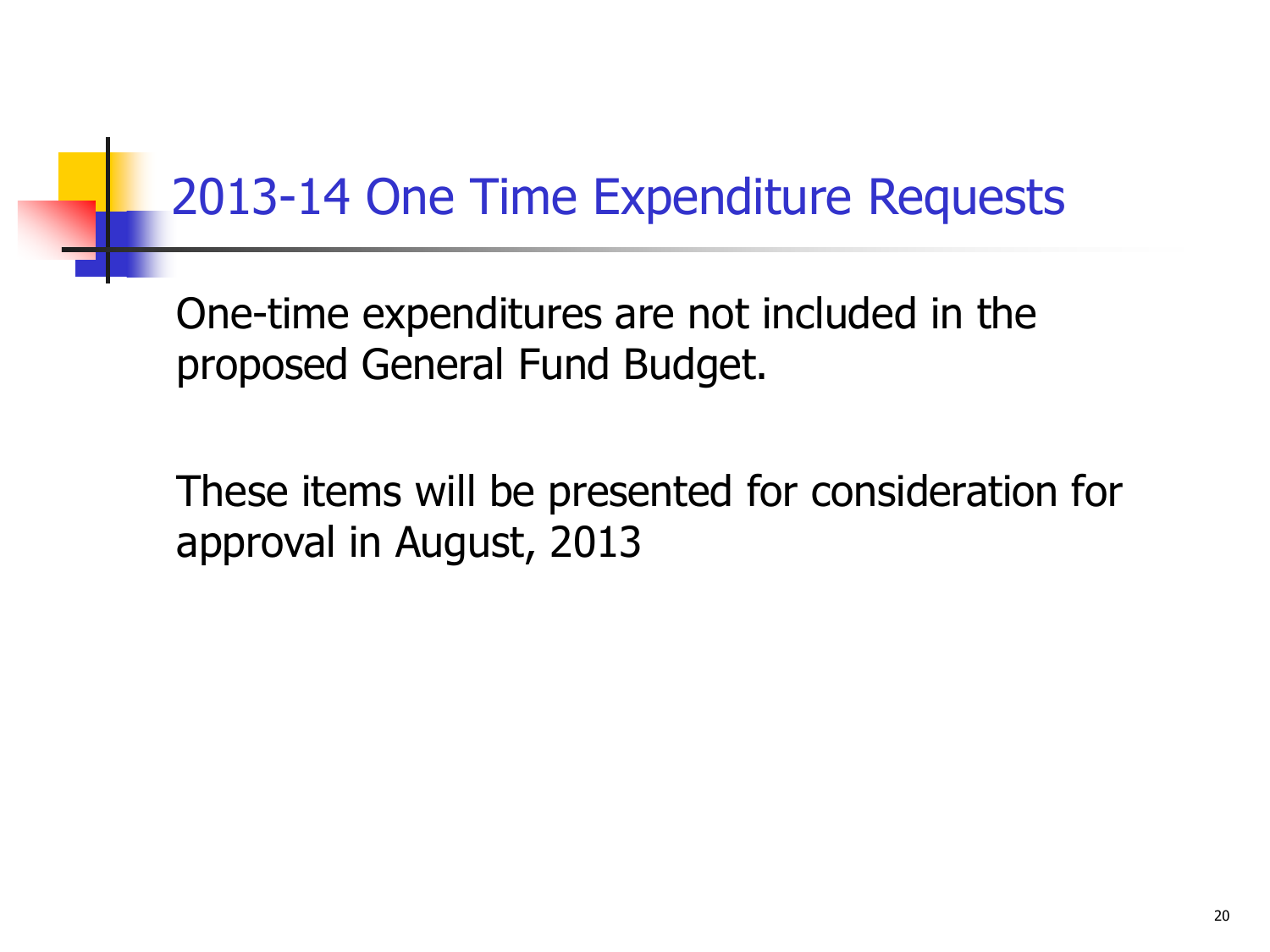## Food Service Fund

|             |               |                                           |          | 2013-14                            |               |
|-------------|---------------|-------------------------------------------|----------|------------------------------------|---------------|
|             |               | <b>INCREASE</b>                           | $\%$     | <b>PROPOSED BUDGET</b>             |               |
|             |               | (DECREAS                                  |          |                                    | $\frac{9}{6}$ |
|             |               |                                           |          |                                    |               |
| \$887,686   | 22.5%         | (\$93,614)                                | $-10.5%$ | \$794,072                          | 19.8%         |
| 21,920      | 0.6%          | 193                                       | 100.0%   | 22,113                             | 0.6%          |
| 3,030,293   | 76.9%         | 158,065                                   | 5.2%     | 3,188,358                          | 79.6%         |
| \$3,939,899 | 100.0%        | \$64,644                                  | 1.6%     | \$4,004,543                        | 100.0%        |
|             |               |                                           |          |                                    |               |
| \$3,884,398 | 99.8%         | (\$33,952)                                | $-0.9%$  | \$3,850,446                        | 99.8%         |
| \$7,660     | 0.2%          | (\$1,109)                                 | $-14.5%$ | \$6,551                            | 0.2%          |
| \$3,892,058 | 100.0%        | (\$35,061)                                | $-0.9%$  | \$3,856,997                        | 100.0%        |
| \$47,841    |               | \$99,705                                  |          | \$147,546                          |               |
|             | <b>AMOUNT</b> | 2012-13<br><b>BUDGET</b><br>$\frac{9}{6}$ | E)       | <b>DIFFERENCE</b><br><b>CHANGE</b> | <b>AMOUNT</b> |

#### **PROJECTED END OF YEAR FUND BALANCE**

| <b>Projected Ending Fund Balance for 2013-14</b> | \$1,524,307 |
|--------------------------------------------------|-------------|
| Less Projected Net Activity for 2013-14          | 147,546     |
| Projected Ending Fund Balance for 2012-13        | \$1,376,761 |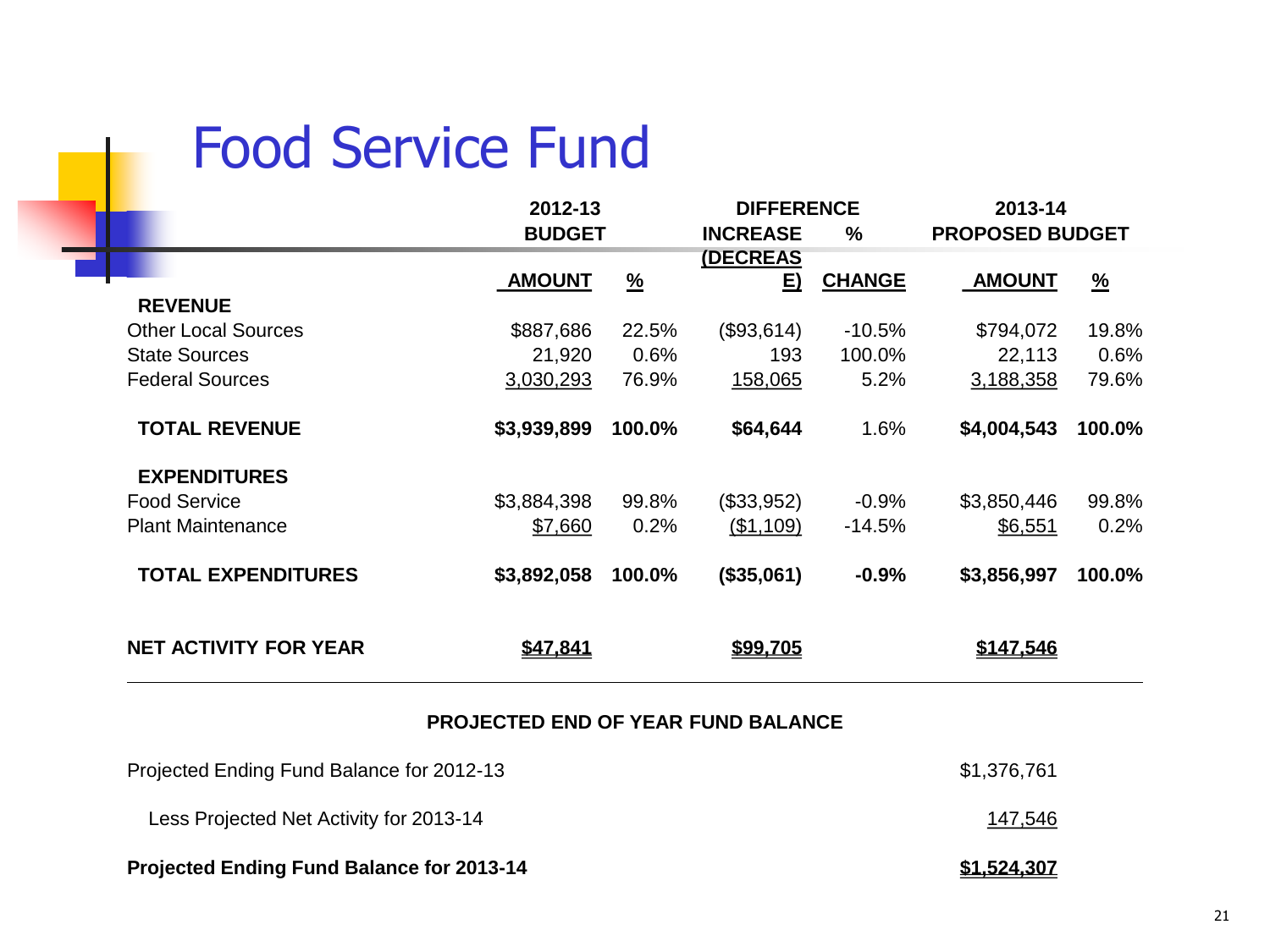# Debt Service Fund

|                                | 2012-13       |               | <b>DIFFERENCE</b>                |               | 2013-14                |               |
|--------------------------------|---------------|---------------|----------------------------------|---------------|------------------------|---------------|
|                                | <b>BUDGET</b> |               | <b>INCREASE</b><br>$\frac{0}{0}$ |               | <b>PROPOSED BUDGET</b> |               |
|                                | <b>AMOUNT</b> | $\frac{9}{6}$ | (DECREASE)                       | <b>CHANGE</b> | <b>AMOUNT</b>          | $\frac{9}{6}$ |
| <b>REVENUE</b>                 |               |               |                                  |               |                        |               |
| Property Taxes @ \$.2198/\$100 | \$6,201,000   | 99.9%         | \$405,000                        | 6.5%          | \$6,606,000            | 99.9%         |
| <b>Other Local Sources</b>     | 5,000         | 0.1%          | 1,000                            | 100.0%        | 6,000                  | 0.1%          |
|                                |               |               |                                  |               |                        |               |
| <b>TOTAL REVENUE</b>           | \$6,206,000   | 100.0%        | \$406,000                        | 6.5%          | \$6,612,000            | 100.0%        |
|                                |               |               |                                  |               |                        |               |
| <b>EXPENDITURES</b>            |               |               |                                  |               |                        |               |
| <b>Debt Service</b>            | \$5,731,175   | 100.0%        | \$365,883                        | 6.4%          | \$6,097,058            | 100.0%        |
|                                |               |               |                                  |               |                        |               |
| <b>TOTAL EXPENDITURES</b>      | \$5,731,175   | 100.0%        | \$365,883                        | 6.4%          | \$6,097,058            | 100.0%        |
|                                |               |               |                                  |               |                        |               |
| <b>PLUS OTHER SOURCES</b>      | \$0           | 0.0%          | $\overline{0}$                   | 0.0%          | \$0                    | 0.0%          |
|                                |               |               |                                  |               |                        |               |
| <b>NET ACTIVITY FOR YEAR</b>   | \$474,825     |               | \$40,117                         |               | \$514,942              |               |

#### **PROJECTED END OF YEAR FUND BALANCE**

| Projected Ending Fund Balance for 2011-12 | \$5,233,519        |
|-------------------------------------------|--------------------|
| Less Projected Net Activity for 2011-12   | 514,942            |
| Projected Ending Fund Balance for 2012-13 | <u>\$5,748,461</u> |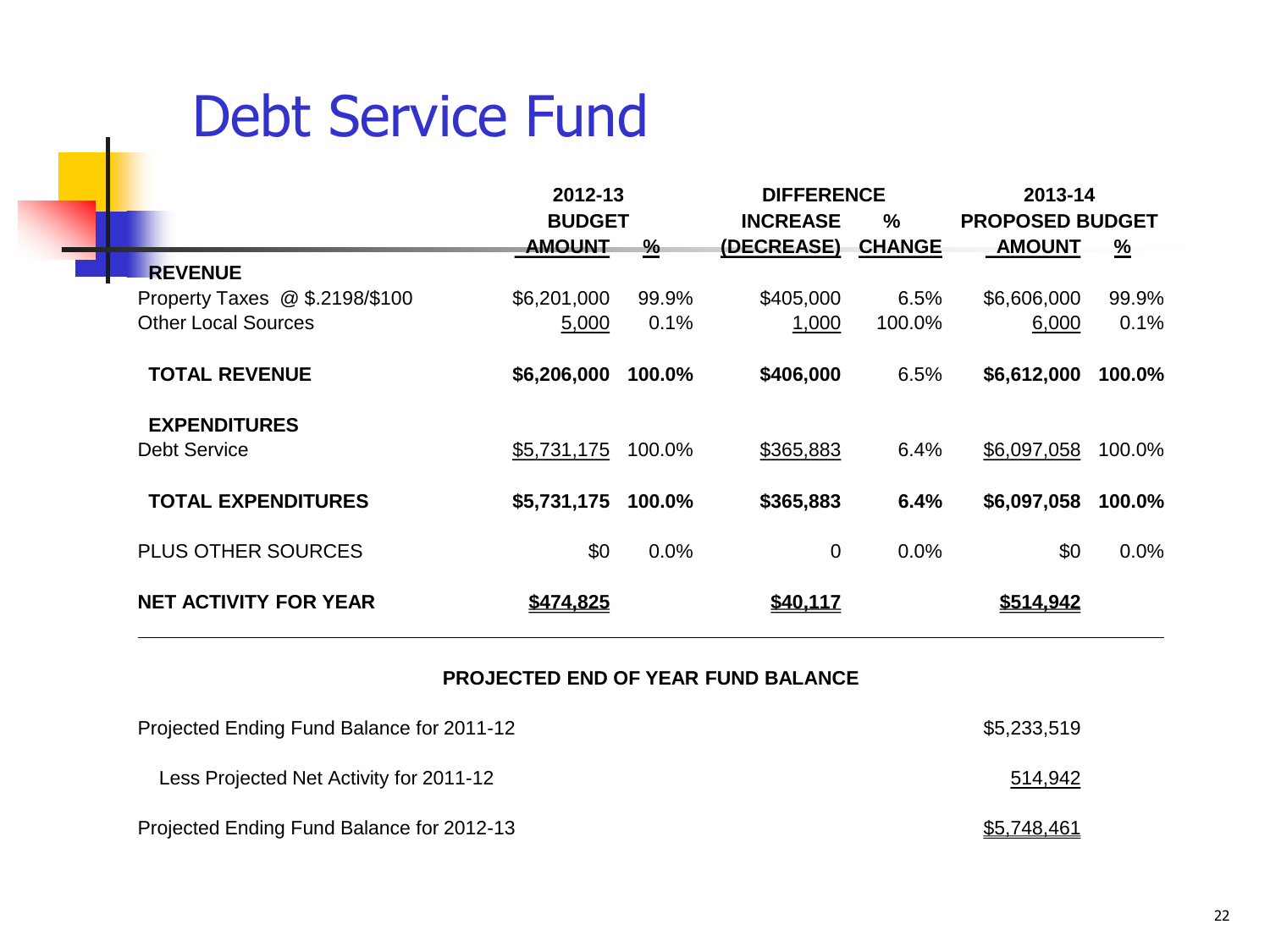# Debt Service Fund (Cont)

a a s

| <b>Fund Balance Analysis</b>               |             |
|--------------------------------------------|-------------|
| Projected Balance 06/30/14                 | \$5,748,461 |
| Payment Aug 2014                           | (3,995,919) |
| Payment October 2014                       | (112, 032)  |
| <b>Balance before 2014 Tax Collections</b> | \$1,640,510 |